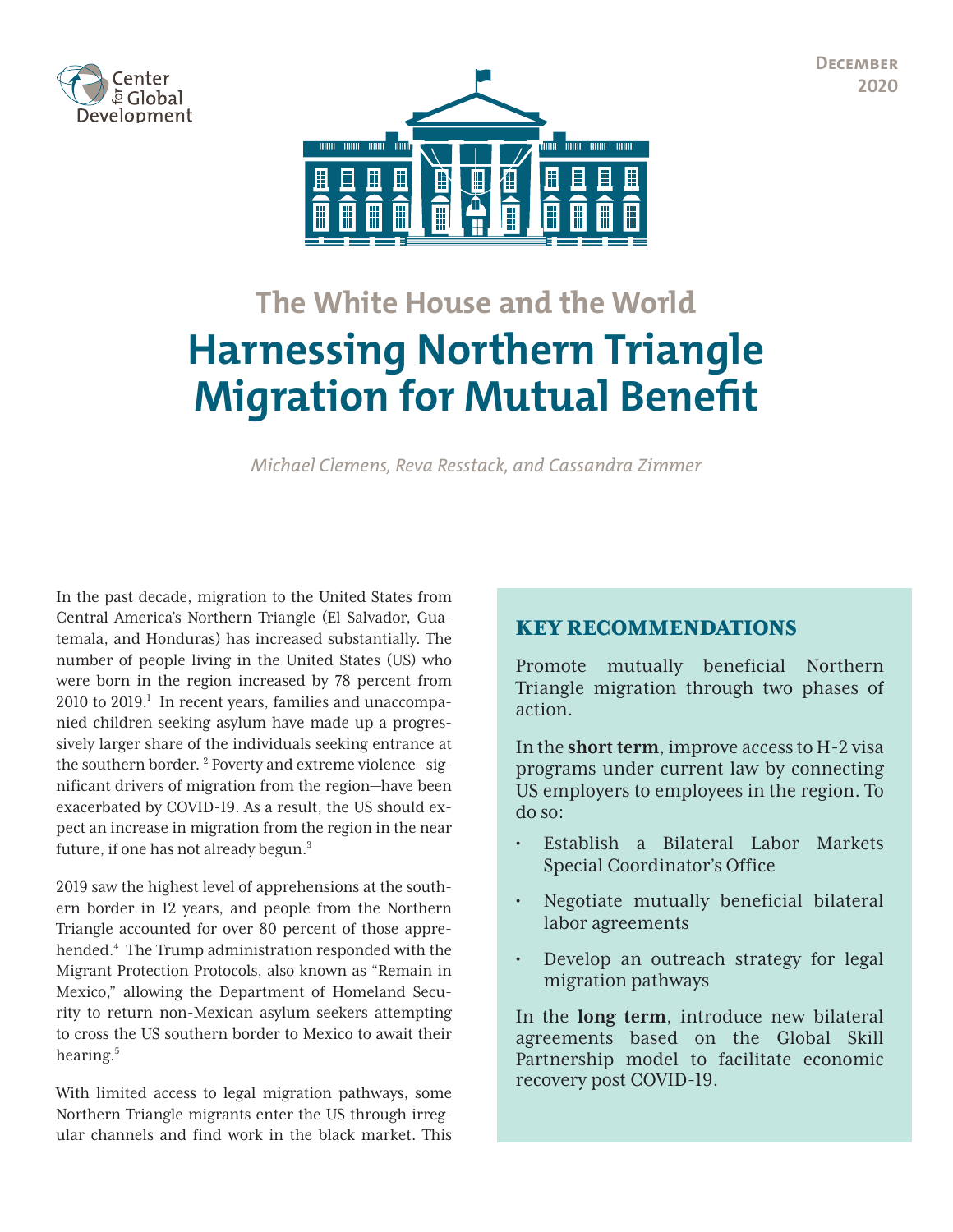<span id="page-1-0"></span>dynamic hinders job creation and undermines border security. The US should invest in expanding legal pathways for large-scale, employment-based migration, helping to meet US labor market demands.

In the short-term, the Biden administration should improve access to existing legal migration pathways to Northern Triangle applicants. Pathways such as the H-2A and H-2B visa programs allow US employers to bring migrants to the US to fill seasonal agricultural (H-2A) and nonagricultural (H-2B) jobs. With additional funding, such pathways could properly benefit sectors in need of additional labor,<sup>[6](#page-7-0)</sup> including caregiving, agriculture, and tourism, to complement the existing workforce expansion under the Biden Plan for Mobilizing American Talent.<sup>[7](#page-7-0)</sup> In the longer term, the Biden administration should introduce new bilateral agreements with the governments of El Salvador, Guatemala, and Honduras based on the Global Skill Partnership model to facilitate economic recovery post COVID-19.<sup>8</sup>

# HOW MIGRATION BENEFITS THE US ECONOMY

Many sectors of the US economy depend on low-paid migrant labor, including agriculture,<sup>9</sup> tourism,<sup>10</sup> and healthcare[.11](#page-7-0) The migration of low-paid workers to the US remains a contentious political issue. Yet evidence suggests that fears of migrants adversely impacting the wages, employment, and living standards of native lowpaid workers are largely misplaced, while migrants' positive effects on the broad economy are significant and typically underestimated[.12](#page-7-0) Each H-2 worker in the US adds more than \$20,000 per year to the revenues of their employer,<sup>13</sup> thus directly and indirectly generating positive US tax revenue.<sup>14</sup> For example, an economic analysis of the North Carolina farm industry revealed that 7,000 foreign farm workers added somewhere between \$248 million and \$381 million to the state's economy in a single year—creating one additional American job for every three to five seasonal foreign farm workers.<sup>[15](#page-7-0)</sup>



**FIGURE 1. Rising demand for low-paid workers: The 30 occupations with largest projected absolute growth in US labor demand, 2019-2029, in thousands of new jobs**

Note: Home health and personal care aides now combined into one OES code (31-1120). Demand growth is the change in absolute number of jobs (thousands) projected between 2019-2029. Education requirement is "typical formal education credential at entry level" as assessed by the Bureau of Labor Statistics.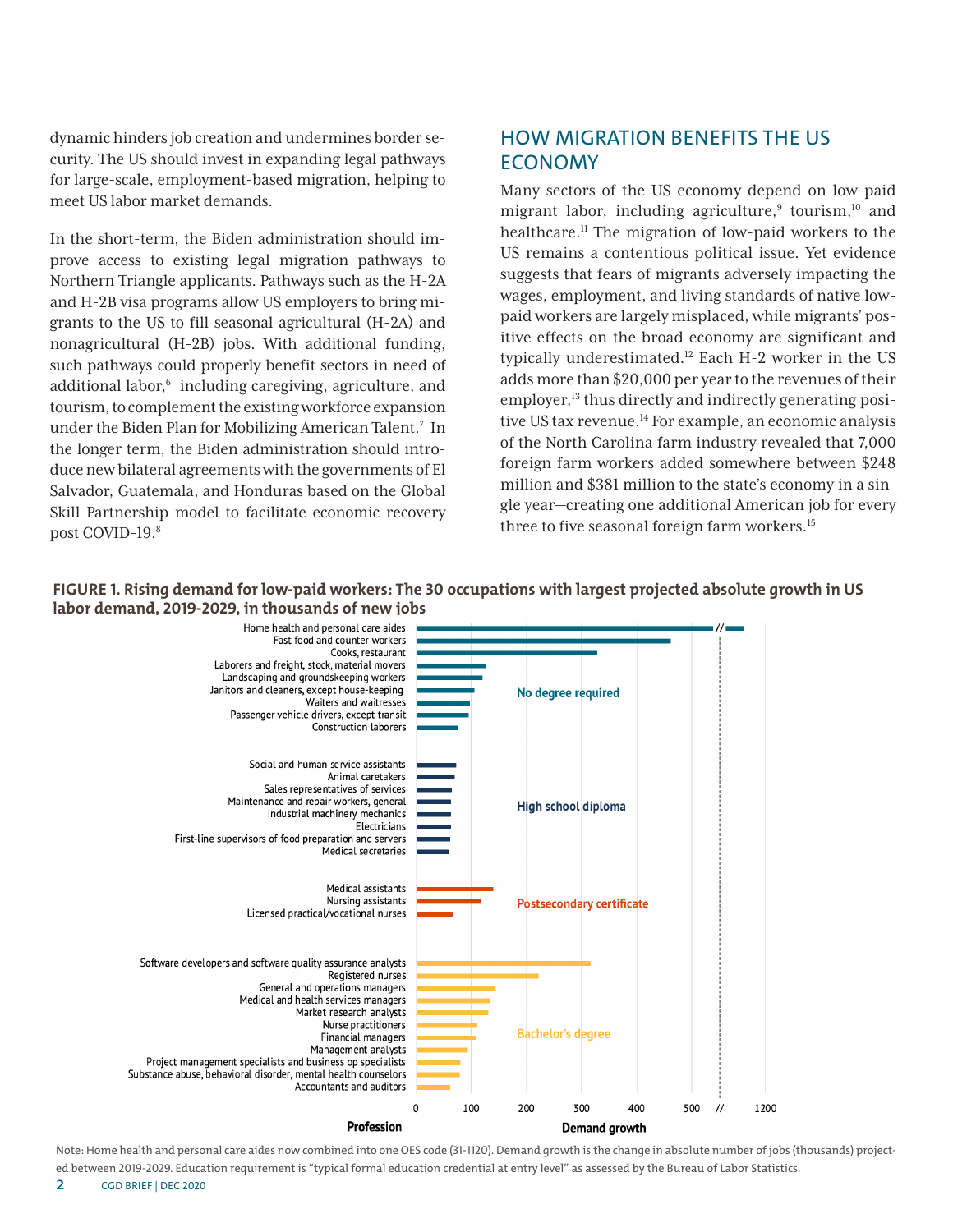<span id="page-2-0"></span>Furthermore, the US economy faces shortages of workers in a number of industries that endure during the current COVID-19 pandemic, holding back American businesses and harming American consumers (figure 1). Over the next 10 years, even despite the adverse economic effects of COVID-19, the total number of net new jobs *of any kind* will be 6 million.<sup>16</sup> And while some industries will shrink, jobs that don't require more than a high school education will account for roughly a third of all new net growth in employment. In addition to a greater focus on local skill-building and mobilizing underemployed talent, US policymakers should think creatively about migration interventions that meet the needs of the US economy at all skill levels, as well as those of poorer economies around the world.

# THE CONNECTION BETWEEN MIGRATION AND ECONOMIC PROSPERITY IN THE NORTHERN TRIANGLE

President-Elect Biden's plans for a "four-year, \$4 billion regional strategy to address factors driving migration from Central America" acknowledges the lack of security and prosperity that pushes migrants to make the journey to the US.[17](#page-7-0) This focus on improving economic development and opportunities in Central America is correct, though it is unlikely to deter irregular migration (at least in the short term).

On the whole, emigration rises with development, up to a point. Within low-income countries, richer people are more likely to emigrate.<sup>18</sup> And as low-income countries economically grow, more people are more likely to emigrate.[19](#page-7-0) Investing in targeted aid programs may have some impact on specific root causes (e.g., violence reduction programs) but general economic development only deters emigration if successful in the long term.

To channel this movement into more productive pathways, the Biden administration should invest in both increasing the number of employment-based visas available to people from the Northern Triangle, and ensuring efficient and humane border enforcement. Solely providing evidence as to the dangers of irregular migration is unlikely to deter would-be migrants. Evidence from Mexico shows that only by investing in both legal labor pathways and border enforcement can the US reduce pressure to migrate via irregular channels[.20](#page-7-0) This can be

done effectively through cooperation with Northern Triangle countries and smart program design.

Such investments have the greatest potential to increase economic development in the Northern Triangle, and therefore curb irregular migration rates in the long term. Migrant workers can access higher earnings abroad and send back remittances, making such pathways "among the most effective development policies evaluated to date."[21](#page-7-0)

# IN THE SHORT TERM, IMPROVE ACCESS TO THE H-2 VISA PROGRAMS

The Biden administration can and should improve access to the H-2 visa program under current law.[22](#page-7-0) Because US seasonal and temporary work visas are employer-led, improving access to them will require the administration to actively facilitate relationships between US employers, US government agencies, and Northern Triangle governments. This kind of cooperation is feasible: Canada has done this in partnership with Guatemala for the last 16 years and with Mexico dating back to  $1974.<sup>23</sup>$  $1974.<sup>23</sup>$  $1974.<sup>23</sup>$ 

Although the Trump administration signed bilateral agreements with Guatemala<sup>[24](#page-7-0)</sup> and El Salvador<sup>25</sup> purportedly intended to facilitate increased "transparency, accountability, and worker safety" in the H-2A program, these agreements provided no actionable steps or accountability measures to ensure improved conditions for and recruitment of temporary migrants.

Still, bilateral agreements with the governments of El Salvador, Guatemala, and Honduras could be used to facilitate access to the H-2A and H-2B visa programs by Northern Triangle migrants. As a starting point, the Biden administration should establish a Bilateral Labor Markets Special Coordinator's Office within the Department of Labor.

## **Establish a Bilateral Labor Markets Special Coordinator's Office**

At present, there is no office, bureau, or agency responsible for creating policy, designing projects, or executing programs related to migration and development. This lack of internal coordination has undermined bilateral cooperation. For example, the H-2 visas were created and are managed with essentially no internal or bilateral cooperation. This unilateral approach reduces the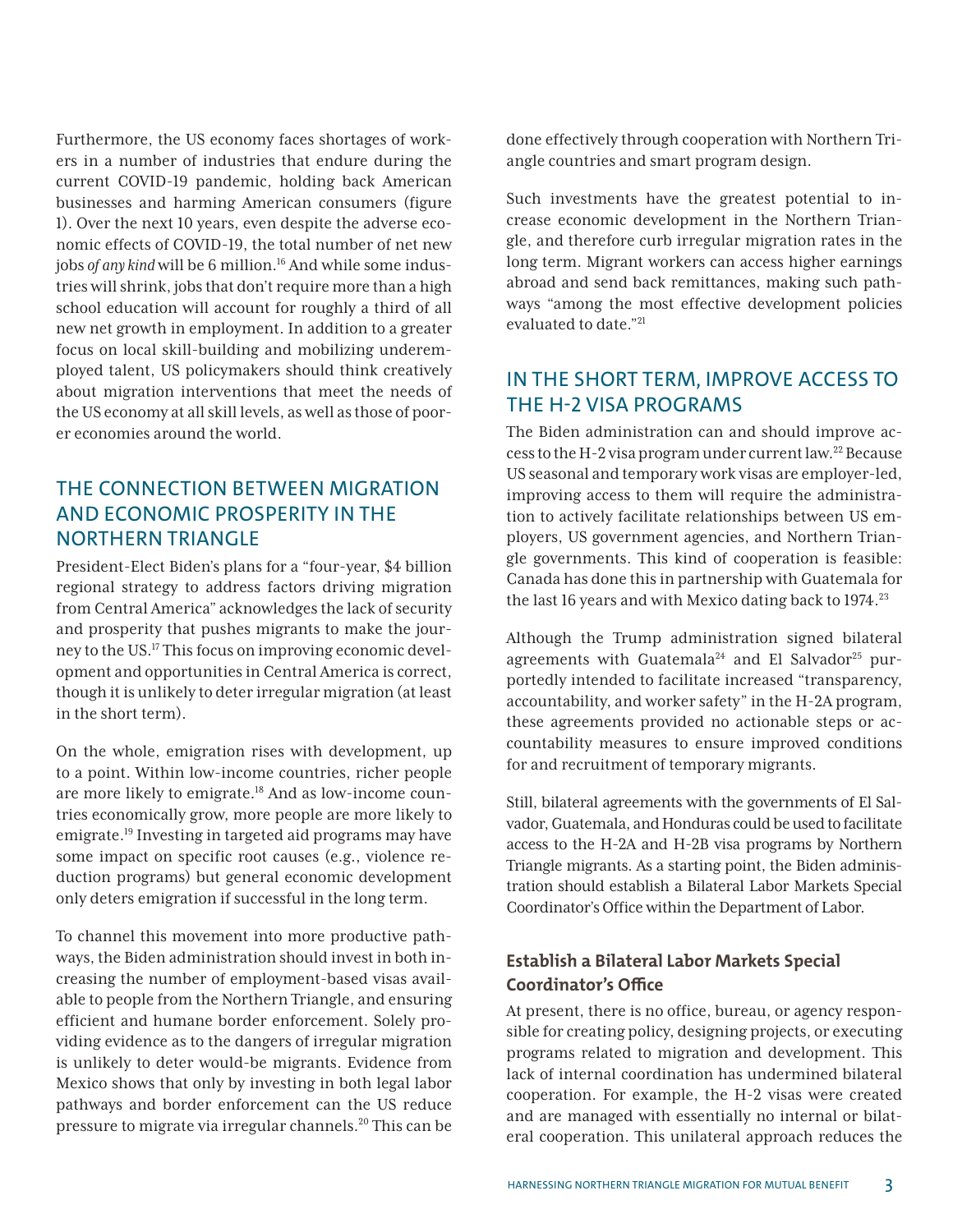<span id="page-3-0"></span>ability of the country of origin to provide oversight of working conditions and recruitment.

A Bilateral Labor Markets Special Coordinator's Office would create an internal hub for negotiating bilateral labor agreements with the respective ministries in El Salvador, Guatemala, and Honduras. This hub would coordinate between various US government agencies to establish coherence between domestic and international policy priorities, track and collect information on workers, and conduct in-depth evaluations to ensure programs are designed effectively.

#### **Negotiate mutually beneficial bilateral labor agreements**

This Special Coordinator's Office would then work with Northern Triangle governments to sign bilateral labor agreements, thereby improving access to the H-2 visa programs for would-be migrants. A CGD working group[—Shared Border, Shared Future: A Blueprint for](https://www.cgdev.org/working-group/shared-future) [Regulating US-Mexico Labor Mobility](https://www.cgdev.org/working-group/shared-future)—set out a framework for what a bilateral worker agreement could look like between the US and Mexico. Its vision and practical policy levers should be applied similarly to bilateral worker agreements between the US and the three Northern Triangle countries. Such bilateral agreements can be effective, if implemented with elements such as: $^{26}$ 

- **Certified interlocutors** who can provide notice of job opportunities, pre-select candidates, and coordinate with employers on facilitating recruitment. These interlocutors could be international organizations such as the International Organization for Migration (IOM), ethical recruitment companies, or a specified government agency. Such an approach ensures that US laws (e.g., which ban illegal fees that unregulated recruiters commonly charge to migrants) are enforced.
- **Pre-departure training**, including information about the culture of the destination market, employment contracts and what to do if they are violated, health and safety, financial literacy, and where to go to seek support abroad.
- **Sectoral portability**, meaning beneficiaries would be able to move between employers within a certain segment of the labor market (either a sector,

or a geographical area, or both). Currently, H-2 visa beneficiaries are tied to their employer, which can lead to abuse and exploitation. Such a system is also inflexible to the US labor market and associated skill shortages. There could be limited exceptions for certain jobs, but sectoral portability should be the norm.

• **Appropriate validity periods** given that seasonal workers do return home when visa programs are well-designed. US law requires all H-2 nonimmigrant visa applicants to satisfy officials at the US embassy that he or she has strong ties to their home country and intends to return—a burden met by the large majority of H-2 applicants. What deters such return is the fear that seasonal workers might lose the opportunity to once again work in the US.

Bilateral labor agreements could also include elements such as:

- *Minimum employment guarantees* for repeat participants with a track record of complying with their visa requirements.
- *Targeting of employers in remote areas* to ensure skill shortages in all areas are met.

Such policy levers will be successful in fostering cooperation internally to ensure evaluation of labor market impact and externally to advance regional partnerships with the Northern Triangle and Mexico. Improved conditions for migrants themselves, as granted by bilateral labor agreements, will be most successful if widely available.

## **Develop an outreach strategy for legal migration pathways**

The number of US seasonal work visas approved for Northern Triangle migrants has been low and stagnant in recent years.[27](#page-8-0) One of the reasons for this low take-up is a low level of awareness among would-be migrants as to the opportunities available.

For a migrant deciding between the two, greater accessibility to H-2 visa programs would appear competitive compared to an unlawful pathway. Employers petitioning for a visa are restricted from passing any of the appli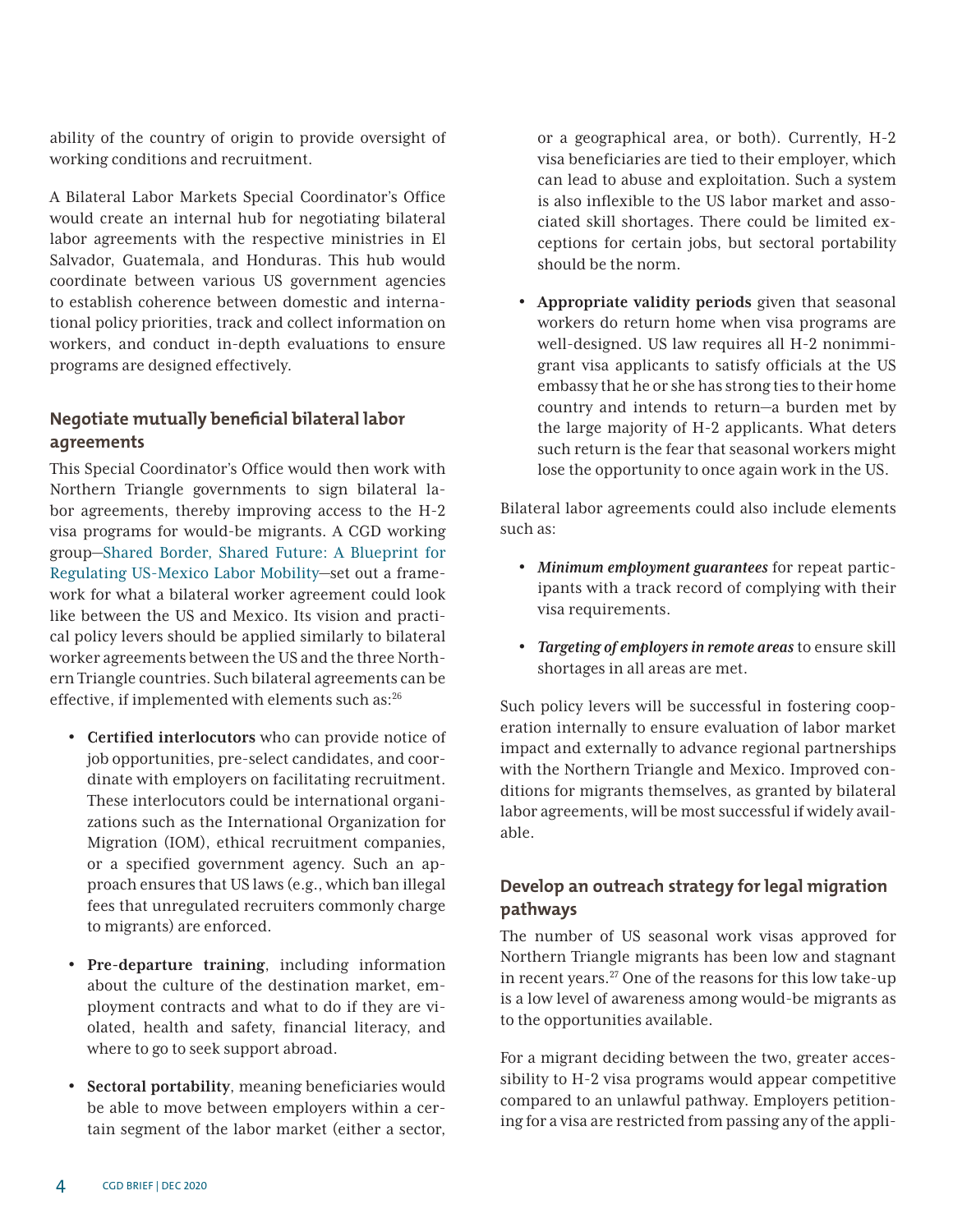<span id="page-4-0"></span>cation, recruitment, or travel costs onto the beneficiary, so an applicant for an H-2A visa pays nothing. This is compared to the average fees associated with irregular migration, which are routinely increasing[.28](#page-8-0)

A proactive outreach strategy, led by the Department of State and funded by USAID, therefore has the potential to deter irregular migration. If regular temporary pathways were more transparent and readily understood in El Salvador, Guatemala, and Honduras—and if applications for these visas were processed more quickly—they could be competitive with irregular migration pathways.

Yet this is not the communications approach that the US government currently undertakes in the Northern Triangle. For example, language included in the Further Consolidated Appropriations Act, 2020 stipulated that 50 percent of the "assistance for the central governments of El Salvador, Guatemala, and Honduras" could not be obligated until the Secretary of State certified that each government was taking several steps to address corruption, protect rights, and promote the rule of law, including informing its citizens of the dangers of the journey to the southern border. However, there is strong evidence that such general disincentivizing campaigns do not have a meaningful impact on migrant decision-making.<sup>[29](#page-8-0)</sup> Money would be better spent on informative campaigns surrounding the legal pathways that are available, rather than those that are not.

# IN THE LONG TERM, INTRODUCE NEW BILATERAL AGREEMENTS BASED ON THE GLOBAL SKILL PARTNERSHIP MODEL

Prior to COVID-19, nearly every industry in the US had a labor shortage, particularly for low-paid, labor-intensive positions such as health care aides, restaurant workers, and hotel staff.<sup>30</sup> This is due to the fact that more Americans are going to college and taking highpaid jobs while working-class baby boomers are retiring en masse[.31](#page-8-0) By 2050, 75 percent of the US workforce will be 65 or older, resulting in labor shortages to the tune of 400 million workers.[32](#page-8-0)

On the other hand, demographic projections forecast that by 2040, the number of working-age people in El Salvador, Guatemala, and Honduras will expand by 9 million.<sup>33</sup> Across all low- and middle-income countries, the number is predicted to expand by 625 million. And as these countries grow richer, their rates of migration will likely increase.<sup>[34](#page-8-0)</sup>

Some of this movement is likely to take place irregularly unless new legal channels for migration are created. If these pathways were linked to industries in the US facing labor shortages, the result could be higher incomes for migrants $35$  and an expansion of economic activity that could lead to the creation of higher-paying jobs $36$ for US citizens.



#### **FIGURE 2. The Global Skill Partnership model**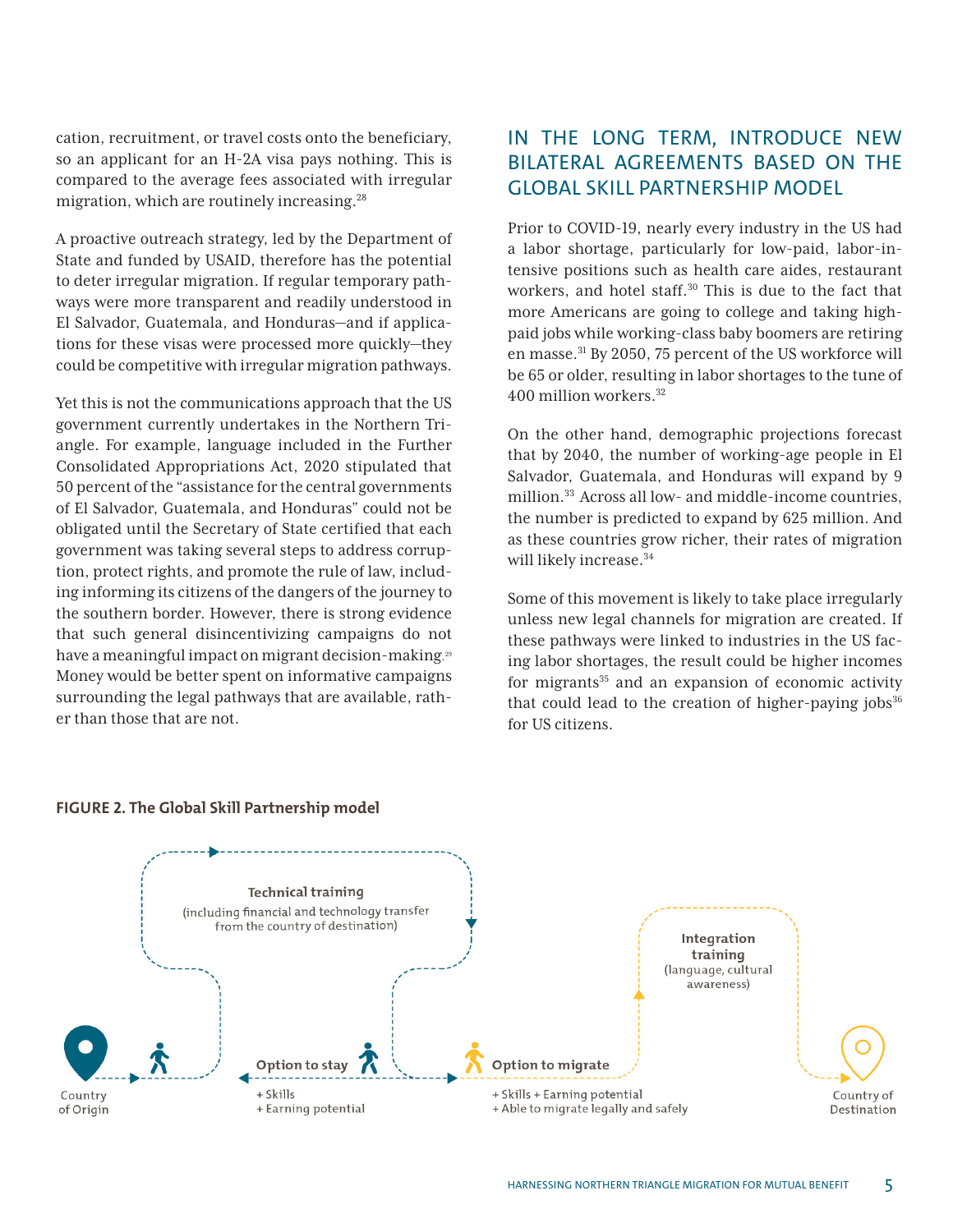#### <span id="page-5-0"></span>**Design a Global Skill Partnership to plug skills gaps**

This new legal channel should follow CGD's Global Skill Partnership model (figure 2), currently being implemented by other high-income countries such as Australia, Belgium, and Germany.<sup>37</sup> A Global Skill Partnership is a bilateral labor migration agreement between a country of origin and a country of destination. The country of origin agrees to train people in skills specifically and immediately needed in both the country of origin and destination. Some of those trainees choose to stay and increase human capital in the country of origin (the "home" track); others migrate to the country of destination (the "away" track). The country of destination provides technology and finance for the training and receives migrants with the skills to contribute to the maximum extent and integrate quickly.

As an example, the US could decide to enter into a nursing bilateral labor agreement with El Salvador. The US would train new nurses in El Salvador up to a specific skill level needed to work in the US labor market. Half of the newly qualified nurses would stay in El Salvador (the "home" track), providing a welcome boost to the number of trained nurses there and facilitating economic development. The other half would migrate to the US (the "away" track) after receiving training in English and other soft skills. Thanks to their targeted training, they would plug gaps in the US labor market and integrate well upon arrival.

The Biden administration should instruct the Department of Labor to coordinate Global Skill Partnerships. Set-up, coordination, and planning infrastructure could be funded by USAID through overseas development assistance. The costs of technical and vocational education could be covered by USAID (for those in the "home" track) and US employers (for those in the "away" track). US employers would also cover the costs of migration, similar to how the H-2 program operates now.

Global Skill Partnerships would complement an expansion of the H-2 program to the Northern Triangle as they provide an option that is non-temporary and targeted to specific labor shortages in the US. Such an approach would increase the productivity of US employers, enabling them to facilitate investment and hire more local workers. This will help the US economy recover from COVID-19 and provide a sustainable labor force from which to draw in the long term.

# POLICY RECOMMENDATIONS

Migration from the Northern Triangle can either continue to create chaos at the southern border or be harnessed to benefit US communities and migrants alike. To ensure the latter, we propose that the Biden administration facilitate increased legal migration through existing and new pathways. This will require coordinated action across several departments.

- The **Department of Labor**, along with other appropriate US agencies such as the US Department of Agriculture, must assess demand for laborers across the US economy to establish evidence-based criterion for workers applying for or extending valid H-2 visa status or applying for a Global Skill Partnership program.
- The **Department of Homeland Security** must increase the efficiency of application processing within US Citizenship and Immigration Services (USCIS) so as to meet labor market demands in a timely fashion.<sup>[38](#page-8-0)</sup> This requires limiting the barriers to application (shortening application forms, cutting processing times, keeping visa fees moderate) and increasing US employers' (and their representatives) access to assistance from USCIS when they have questions about the H-2 visa program.
- The **Department of State** must work with the governments of El Salvador, Guatemala, and Honduras to facilitate recruitment of eligible employees through funding the mandate for bilateral agreements and collaborating with regional partners to implement Global Skill Partnerships. This can be prioritized through USAID funding; similarly funded agreements are already in place under the Alliance for Prosperity initiative introduced in 2014 under the US Strategy for Engagement in Central America. However, they fall short of responding to regional and US labor market demands. Further, the proposed bilateral agreements would create an apparatus to replace and shut out unscrupulous recruiters.
- The administration should work with **Congress** to pass legislation introducing segmented visa portability for H-2 visas and creating a new visa with a special safeguard cap to support the Global Skill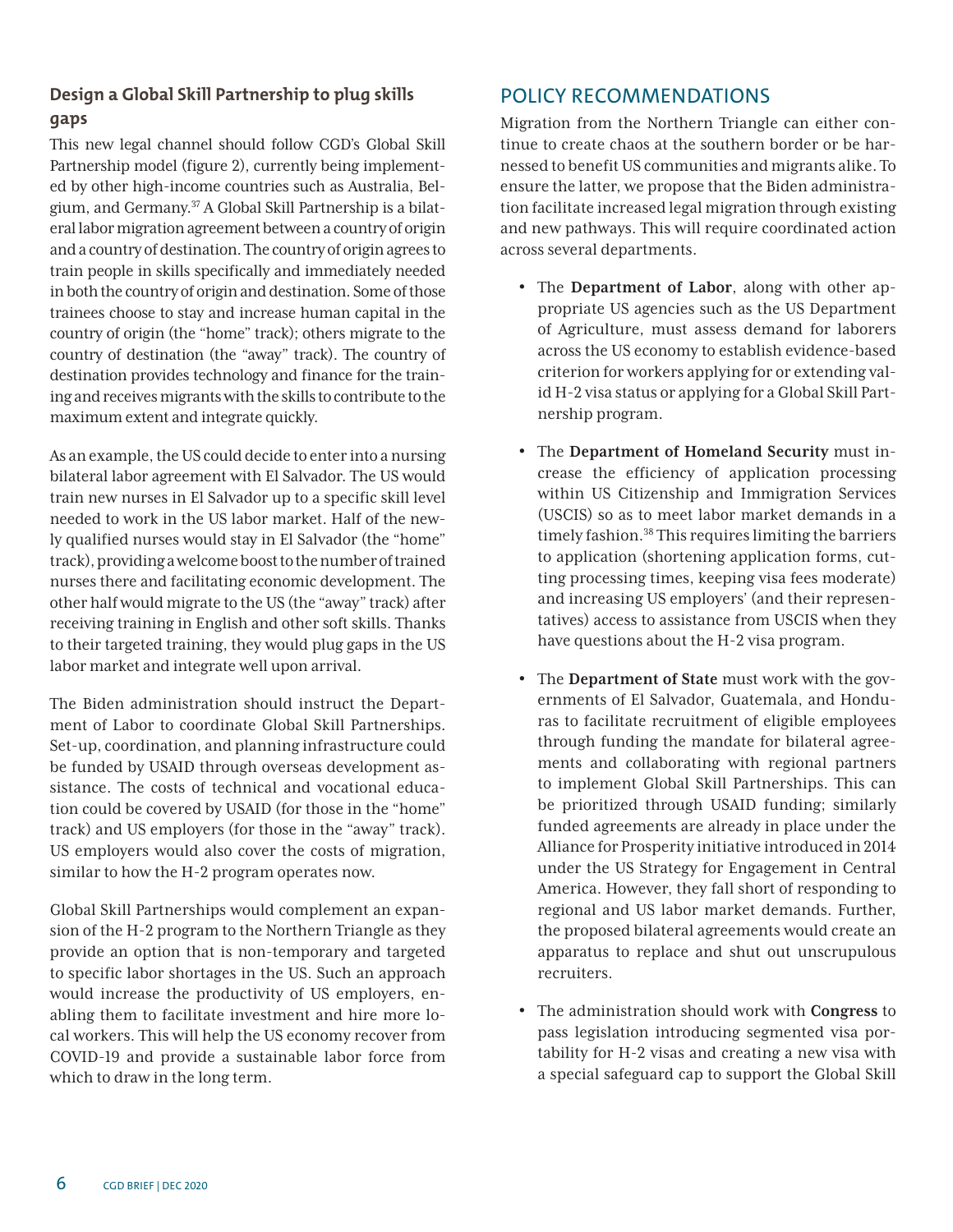Partnership model. Akin to the W nonimmigrant worker visa proposed in the Senate in 2013, a new visa would create a regular migration pathway for low-paid workers and also allow beneficiaries to leave their jobs to work for other employers registered with the program, creating a pool of labor that is responsive to labor market needs. A safeguard cap would protect against sudden inflows of workers while preserving responsiveness to changing conditions.

New legal pathways for migrants from the Northern Triangle will require coordination between US government institutions, private sector employers, and partner countries. While there is precedent for such cooperation, it will undoubtedly be a challenging task. Yet expanding such pathways, in conjunction with border enforcement, is the only way to effectively and permanently resolve the crisis at the southern border and ensure migration is mutually beneficial.

#### ADDITIONAL READING

Michael Clemens, Cindy Huang, Jimmy Graham, and Kate Gough, 2019. [Migration Is What You Make It: Seven](https://www.cgdev.org/publication/migration-what-you-make-it-seven-policy-decisions-turned-challenges-opportunities)  [Policy Decisions that Turned Challenges into Opportuni](https://www.cgdev.org/publication/migration-what-you-make-it-seven-policy-decisions-turned-challenges-opportunities)[ties](https://www.cgdev.org/publication/migration-what-you-make-it-seven-policy-decisions-turned-challenges-opportunities). CGD Note. Center for Global Development.

Center for Global Development, 2019. [A Guide to Global](https://www.cgdev.org/page/global-skill-partnerships)  [Skill Partnerships.](https://www.cgdev.org/page/global-skill-partnerships)

Michael Clemens and Jimmy Graham, 2019. [Three Facts](https://www.cgdev.org/blog/three-facts-you-havent-heard-much-about-are-keys-better-policy-toward-central-america)  [You Haven't Heard Much About Are Keys to Better Poli](https://www.cgdev.org/blog/three-facts-you-havent-heard-much-about-are-keys-better-policy-toward-central-america)[cy Toward Central America.](https://www.cgdev.org/blog/three-facts-you-havent-heard-much-about-are-keys-better-policy-toward-central-america) CGD Blog. Center for Global Development.

Carlos Gutierrez, Ernesto Zedillo, and Michael Clemens, 2018. [Shared Border, Shared Future: A Blueprint](https://www.cgdev.org/publication/sharedfuture)  [for Regulating US-Mexico Labor Mobility.](https://www.cgdev.org/publication/sharedfuture) CGD Working Group report. Center for Global Development.

*The authors would like to acknowledge contributions from Sean Bartlett, Erin Collinson, Helen Dempster, Jocelyn Estes, Eva Taylor Grant, Scott Morris, and Emily Schabacker.*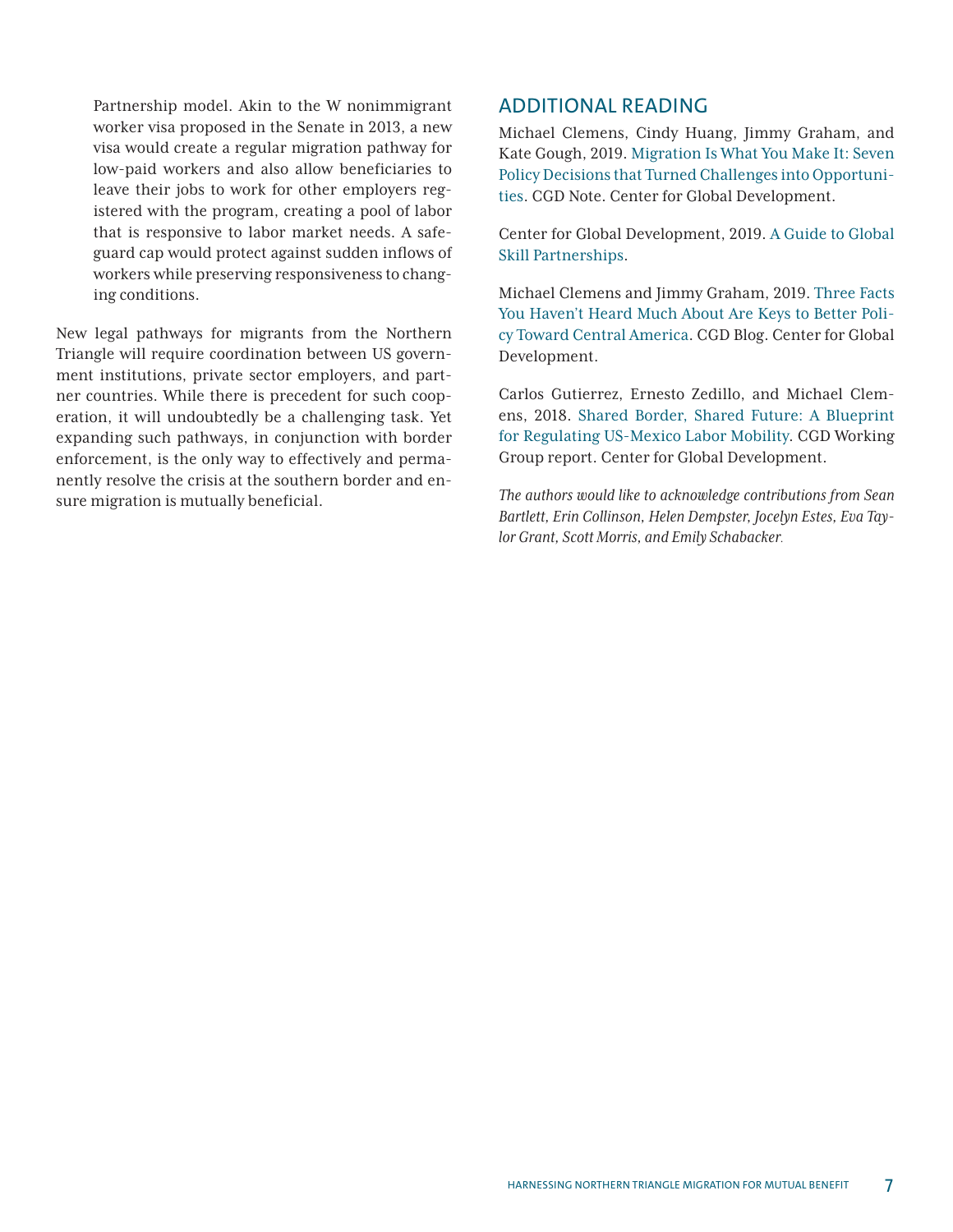#### <span id="page-7-0"></span>ENDNOTES

- United States Census Bureau, 2019. [Place of Birth for the Foreign-Born Population in the United States, Table ID: B05006](https://data.census.gov/cedsci/table?q=american%20community%20survey&t=Native%20and%20Foreign%20Born%3APlace%20of%20Birth%3APopulations%20and%20People&tid=ACSDT1Y2019.B05006&hidePreview=false)
- Congressional Research Service, 2019. [Immigration: Recent Apprehension Trends at The U.S. Southwest Border.](https://fas.org/sgp/crs/homesec/R46012.pdf)
- Laura Gottesdiener, Lizbeth Diaz, and Sarah Kinosian, 2020. ["Central Americans Edge North as Pandemic Spurs Economic Collapse](https://uk.reuters.com/article/instant-article/idUSKBN2701GL?emci=0fa709a8-eb0e-eb11-96f5-00155d03affc)." Thomson Reuters, October 3, 2020.
- Congressional Research Service, 2019.
- Ibid.
- Helen Dempster, 2020. [Four Reasons to Keep Developing Legal Migration Pathways During COVID-19.](https://www.cgdev.org/blog/four-reasons-keep-developing-legal-migration-pathways-during-covid-19) CGD Blog. Center for Global Development.
- "[The Biden Plan for Mobilizing American Talent and Heart to Create a 21st Century Caregiving and Education Workforce.](https://joebiden.com/caregiving/)" Joe Biden for President: Official Campaign Website, October 18, 2020.
- Helen Dempster, 2020.
- Miriam Jordan, 2020. "[Farmworkers, Mostly Undocumented, Become 'Essential' During Pandemic](https://www.nytimes.com/2020/04/02/us/coronavirus-undocumented-immigrant-farmworkers-agriculture.html)." The New York Times, April 2, 2020.
- Marion Joppe, 2012. "[Migrant workers: Challenges and opportunities in addressing tourism labour shortages](https://www.sciencedirect.com/science/article/abs/pii/S0261517711001518)." Tourism Management. 33. [https://doi.](https://doi.org/10.1016/j.tourman.2011.07.009) [org/10.1016/j.tourman.2011.07.009.](https://doi.org/10.1016/j.tourman.2011.07.009)
- Jeanne Batalova, 2020. [Immigrant Health-Care Workers in the United States](https://www.migrationpolicy.org/article/immigrant-health-care-workers-united-states-2018). Migration Policy Institute.
- Miriam Jordan, 2020.
- Michael Clemens, 2012. [Why I'm Thrilled the United States Has Stopped Excluding Haitians from Temporary Work Visas](https://www.cgdev.org/blog/why-i%E2%80%99m-thrilled-united-states-has-stopped-excluding-haitians-temporary-work-visas). CGD Blog. Center for Global Development.
- Michael Clemens, 2013. [The Effect of Foreign Labor on Native Employment: A Job-Specific Approach and Application to North Carolina Farms](https://www.cgdev.org/publication/effect-foreign-labor-native-employment-job-specific-approach-and-application-north). CGD Working Paper 326. Center for Global Development.
- Ibid.
- US Department of Labor, Bureau of Labor Statistics, 2020. ["Employment Projections by detailed occupation, 2019 and projected 2029.](https://www.bls.gov/emp/tables/emp-by-detailed-occupation.htm)" Occupational Outlook Handbook, 2020.
- "[The Biden Plan to Build Security and Prosperity in Partnership with the People of Central America.](https://joebiden.com/centralamerica/)" Joe Biden for President: Official Campaign Website, October 18, 2020.
- Michael Clemens and Mariapia Mendola, 2020. [Migration from Developing Countries: Selection, Income Elasticity, and Simpson's Paradox](https://www.cgdev.org/publication/migration-developing-countries-selection-income-elasticity-and-simpsons-paradox). CGD Working Paper 539. Center for Global Development.
- Michael Clemens, 2020. [The Emigration Life Cycle: How Development Shapes Emigration from Poor Countries](https://www.cgdev.org/publication/emigration-life-cycle-how-development-shapes-emigration-poor-countries). CGD Working Paper 540. Center for Global Development.
- Michael Clemens and Kate Gough, 2018. [Can Regular Migration Channels Reduce Irregular Migration? Lessons for Europe from the United States](https://www.cgdev.org/publication/can-regular-migration-channels-reduce-irregular-migration-lessons-europe-united-states). CGD Brief. Center for Global Development.
- John Gibson and David McKenzie 2010. "[The Development Impact of a Best Practice Seasonal Worker Policy: New Zealand's Recognised Seasonal Em](https://ideas.repec.org/p/wai/econwp/10-08.html)[ployer \(RSE\) Scheme](https://ideas.repec.org/p/wai/econwp/10-08.html)". Working Papers in Economics 10/08, University of Waikato, Department of Economics.
- Michael Clemens and Kate Gough, 2018. [Don't Miss This Chance to Create a 21st Century US Farm Work Visa](https://www.cgdev.org/blog/dont-miss-chance-create-21st-century-us-farm-work-visa). CGD Blog. Center for Global Development.
- International Organization for Migration, 2008. [Seasonal Agricultural Workers Program, Guatemala-Canada](https://www.iom.int/jahia/webdav/site/myjahiasite/shared/shared/mainsite/activities/countries/docs/guatemalan_seasonal_workers_summary08.pdf).
- US Embassy Guatemala, 2019 ["U.S. Department of Labor and Guatemala Sign Joint Memorandum of Agreement to Improve H-2A Visa Program](https://gt.usembassy.gov/u-s-department-of-labor-and-guatemala-sign-joint-memorandum-of-agreement-to-improve-h-2a-nonimmigrant-visa-program-operations/)." Press release, July 31, 2019.
- US Embassy El Salvador, 2020. "[The United States and El Salvador Sign MOU on Temporary Workers Program](https://sv.usembassy.gov/signing-of-mou-on-temporary-workers-program/)." Press release, February 6, 2020.
- Carlos Gutierrez, Ernesto Zedillo, and Michael Clemens[,](https://www.cgdev.org/publication/sharedfuture) 2018. [Shared Border, Shared Future: A Blueprint for Regulating US-Mexico Labor Mobility.](https://www.cgdev.org/publication/sharedfuture) CGD Working Group report. Center for Global Development.